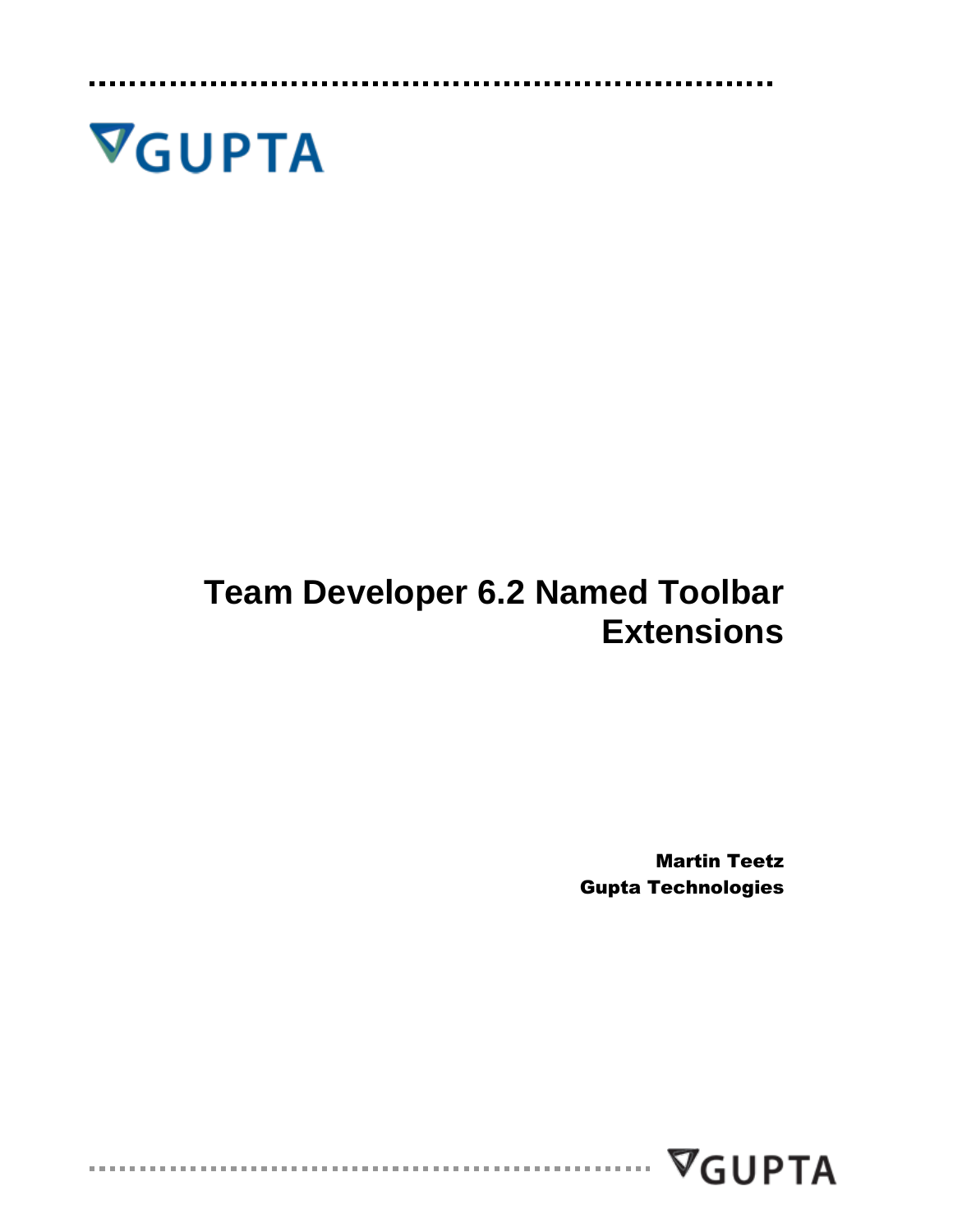### **Table of Contents**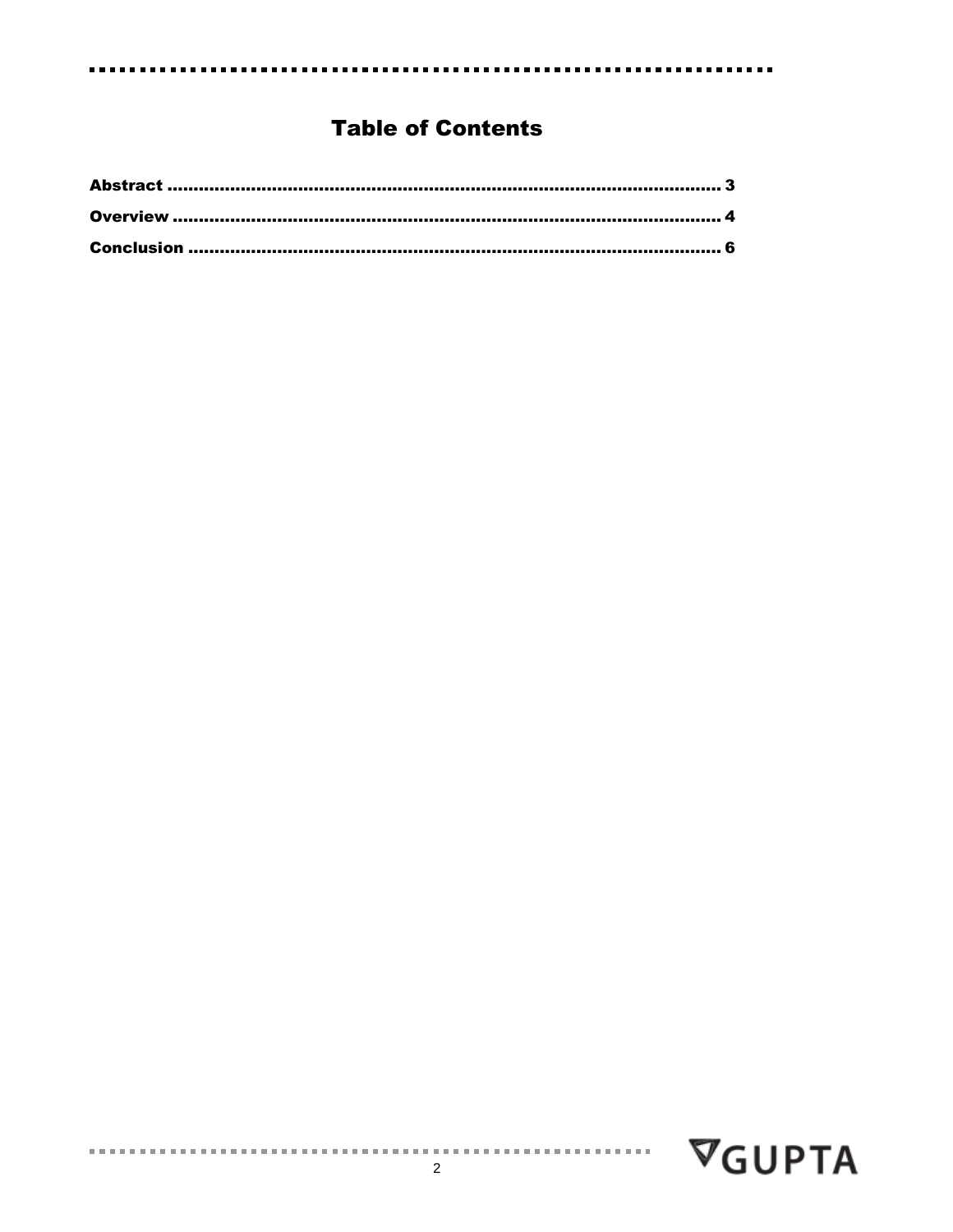## <span id="page-2-0"></span>**Abstract**

Team Developer 6.1 did introduce a new object of named toolbars. Named toolbars look and behave similar to the toolbars the TD IDE is using.

With Team Developer 6.2 we are enhancing the capabilities of named toolbars by a new set of APIs that allow more control over the toolbar buttons behavior.

Named toolbars are defined in the Global Declarations section of the app outline. Individual application windows can load any number of defined named toolbars at application runtime. Named toolbars can be rearranged by the user to meet personal usability requirements. Named toolbars can be dragged around in the toolbar of a window allowing things like multi-row toolbars and such.

| <b>Exam Developer 6.2 Named Toolbars</b>                                    |  |  |  |  |
|-----------------------------------------------------------------------------|--|--|--|--|
| $\frac{1}{2}$ Save $\Box$ Save As $\Box$ Open File $\Box$ Close File $\Box$ |  |  |  |  |
| Save a Save As Dopen File & Close File                                      |  |  |  |  |
|                                                                             |  |  |  |  |
|                                                                             |  |  |  |  |

The image shows a sample of re-arranged named toolbars using two rows of toolbars.

Named Toolbars can include toolbar buttons and menu separators. Each toolbar button has an Actions section that allows coding the desired actions of the button.

- Named Toolbars
	- ◆ Toolbar: MyToolBar
		- ◇ Description:
		- ◇ Title: File
		- Toolbar Button: &Disable
			- ◇ Status Text: Disable button 2
			- $\Diamond$  Enabled when:
			- ◇ Picture File Name: floppy disk32.bmp
			- $\triangle$  Actions
				- ◇ Call Save ()
		- Toolbar Button: &Save As
		- ◇ Menu Separator
		- Toolbar Button: & Enable
		- ◆ Toolbar Button: &Update
	- Toolbar: ToolBar
	- ◆ Toolbar: ToolBar1

The outline structure of a named toolbar and its contents.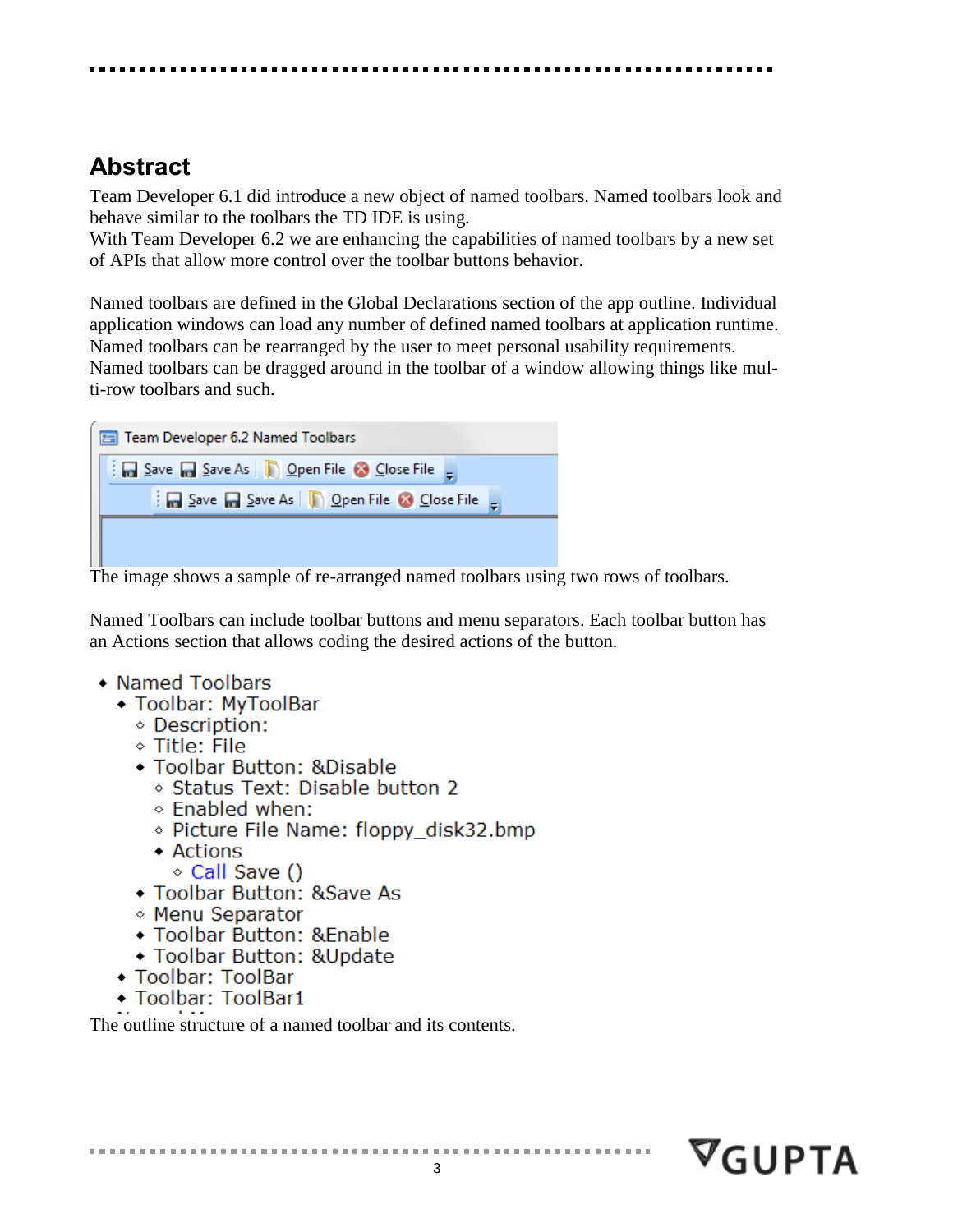Creating a toolbar at runtime is done via TD's SalCreateWindow() function. The first parameter is the named toolbar name; the second parameter is the window handle of the parent window that should open the named toolbar in its toolbar area.

- On SAM CreateComplete
	- ◇ Call SalCreateWindow( MyToolBar, hWndForm)
	- ◇ Call SalCreateWindow(ToolBar, hWndForm)
	- ◇ Call SalCreateWindow(ToolBar1, hWndForm)

<span id="page-3-0"></span>The image shows how creating 3 toolbars for a TD form window is done.

## **Overview**

With Team Developer 6.2 we are introducing a set of new APIs to enable and disable named toolbar items. Plus we are introducing a new method to change the text portion and the tooltip of a named toolbar button. Another new method allows you to set the background color of a named toolbar button.

Here is an overview of the new named toolbar methods.

### **SalTBEnableItem**

This new function enables a specified named toolbar item in a specified named toolbar.

```
 usage: result = SalTBEnableItem( hWndTB, nIndex )
```
Boolean result: success or failure of the operation

Window Handle hWndTB: the window handle of the named toolbar

Number nIndex: The 0-based index of the toolbar item to enable

### **SalTBDisableItem**

This new function disables a specified named toolbar item in a specified named toolbar.

usage: result = SalTBDisableItem( hWndTB, nIndex )

Boolean result: success or failure of the operation

Window Handle hWndTB: the window handle of the named toolbar

Number nIndex: The 0-based index of the toolbar item to disable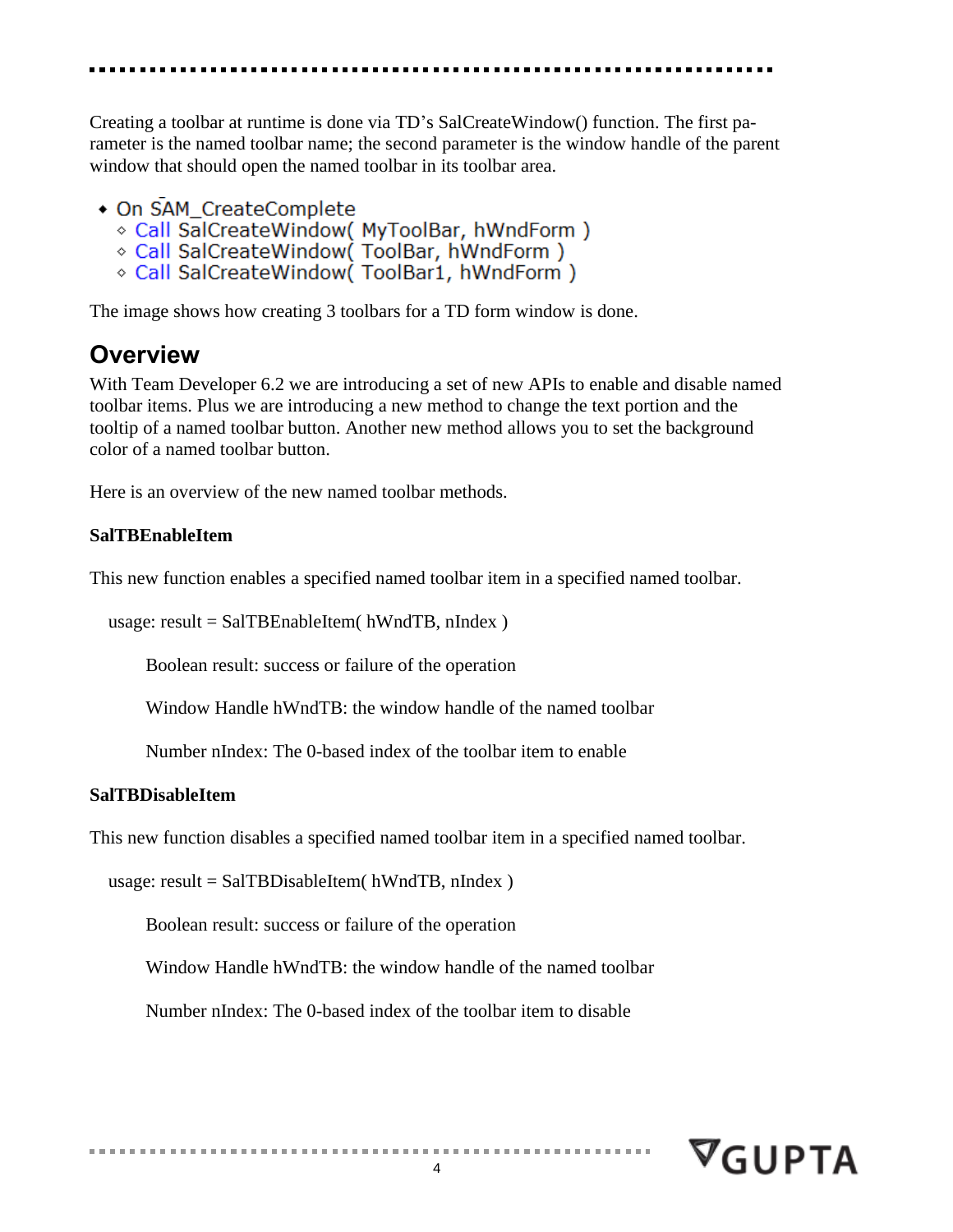#### **SalTBSetItemText**

This new function sets the button text of a specified named toolbar item in a specified named toolbar.

usage: result = SalTBSetItemText( hWndTB, nIndex )

Boolean result: success or failure of the operation

Window Handle hWndTB: the window handle of the named toolbar

Number nIndex: The 0-based index of the toolbar item to whose text is being set

#### **SalTBSetItemTooltip**

This new function sets the button tooltip of a specified named toolbar item in a specified named toolbar.

usage: result = SalTBSetItemTooltip( hWndTB, nIndex )

Boolean result: success or failure of the operation

Window Handle hWndTB: the window handle of the named toolbar

Number nIndex: The 0-based index of the toolbar item whose tooltip is being set

#### **SalTBGetItemCount**

This new function retrieves the number of child objects of a specified named toolbar.

```
 usage: result = SalTBGetItemCount( hWndTB )
```
Number result: the number of items on the toolbar

Window Handle: hWndTB: the window handle of the named toolbar

#### **SalTBSetItemColor**

Allows to set the background color of a specified named toolbar button residing in a specified named toolbar.

usage: result = SalTBSetItemColor( hWndTB, nIndex, nColor )

Boolean result: success or failure of the operation

Window Handle hWndTB: the window handle of the named toolbar

# $\nabla_G$ UPTA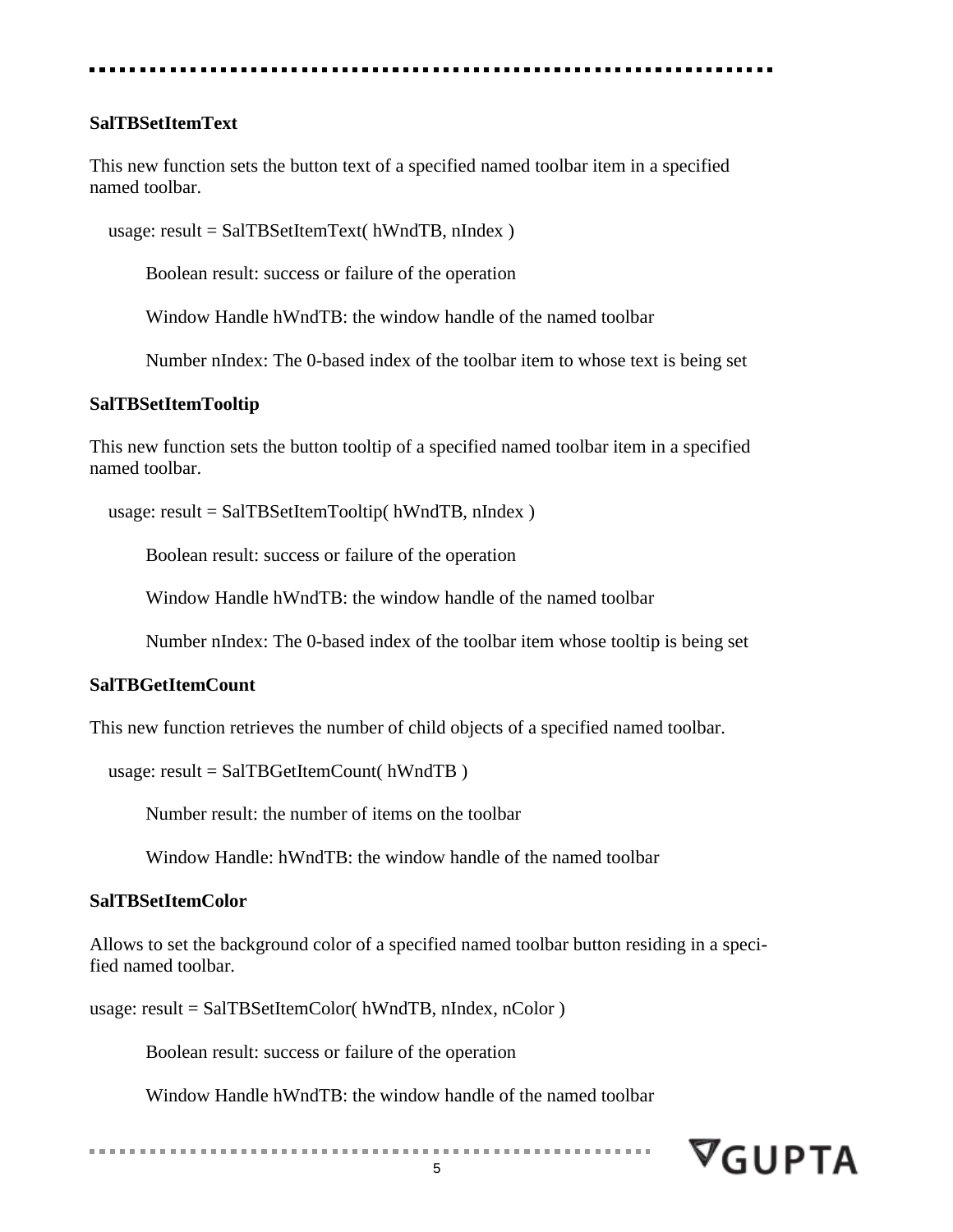Number nIndex: The 0-based index of the toolbar item whose color is being set Number nColor: The color number of the color to set the toolbar item

| Æ<br>Fig. Team Developer 6.2 Named Toolbars<br>▭ |                                                            |                      |   |                |  |  |  |  |
|--------------------------------------------------|------------------------------------------------------------|----------------------|---|----------------|--|--|--|--|
|                                                  | <b>Example 1</b> Save As <b>D</b> Open <b>&amp; Delete</b> |                      |   |                |  |  |  |  |
|                                                  |                                                            |                      |   |                |  |  |  |  |
|                                                  |                                                            |                      |   |                |  |  |  |  |
|                                                  | Enable                                                     | Named Toolbar Item # | 0 |                |  |  |  |  |
|                                                  |                                                            |                      |   |                |  |  |  |  |
|                                                  | <b>Disable</b>                                             | Named Toolbar Item   | 0 |                |  |  |  |  |
|                                                  |                                                            |                      |   |                |  |  |  |  |
|                                                  | <b>Set Text</b>                                            | Named Toolbar Item   | 0 | <b>NewText</b> |  |  |  |  |
|                                                  | Set Tooltip                                                | Named Toolbar Item   | 0 | NewTooltip     |  |  |  |  |
|                                                  |                                                            |                      |   |                |  |  |  |  |
|                                                  | Set Color                                                  | Named Toolbar Item   | 3 |                |  |  |  |  |
|                                                  |                                                            |                      |   |                |  |  |  |  |
|                                                  | <b>Item Count</b>                                          |                      | 5 |                |  |  |  |  |
|                                                  |                                                            |                      |   |                |  |  |  |  |

This is a sample app for the new named toolbar methods. Below is a URL that allows you to download and try the sample.

## <span id="page-5-0"></span>**Conclusion**

Download a sample that showcases the new named toolbar API. [http://tdcommunity.guptatechnologies.com/tdcommunity/index.php/Team\\_Developer\\_6.2\\_S](http://tdcommunity.guptatechnologies.com/tdcommunity/index.php/Team_Developer_6.2_Samples) [amples](http://tdcommunity.guptatechnologies.com/tdcommunity/index.php/Team_Developer_6.2_Samples)

**CONTRACTOR**